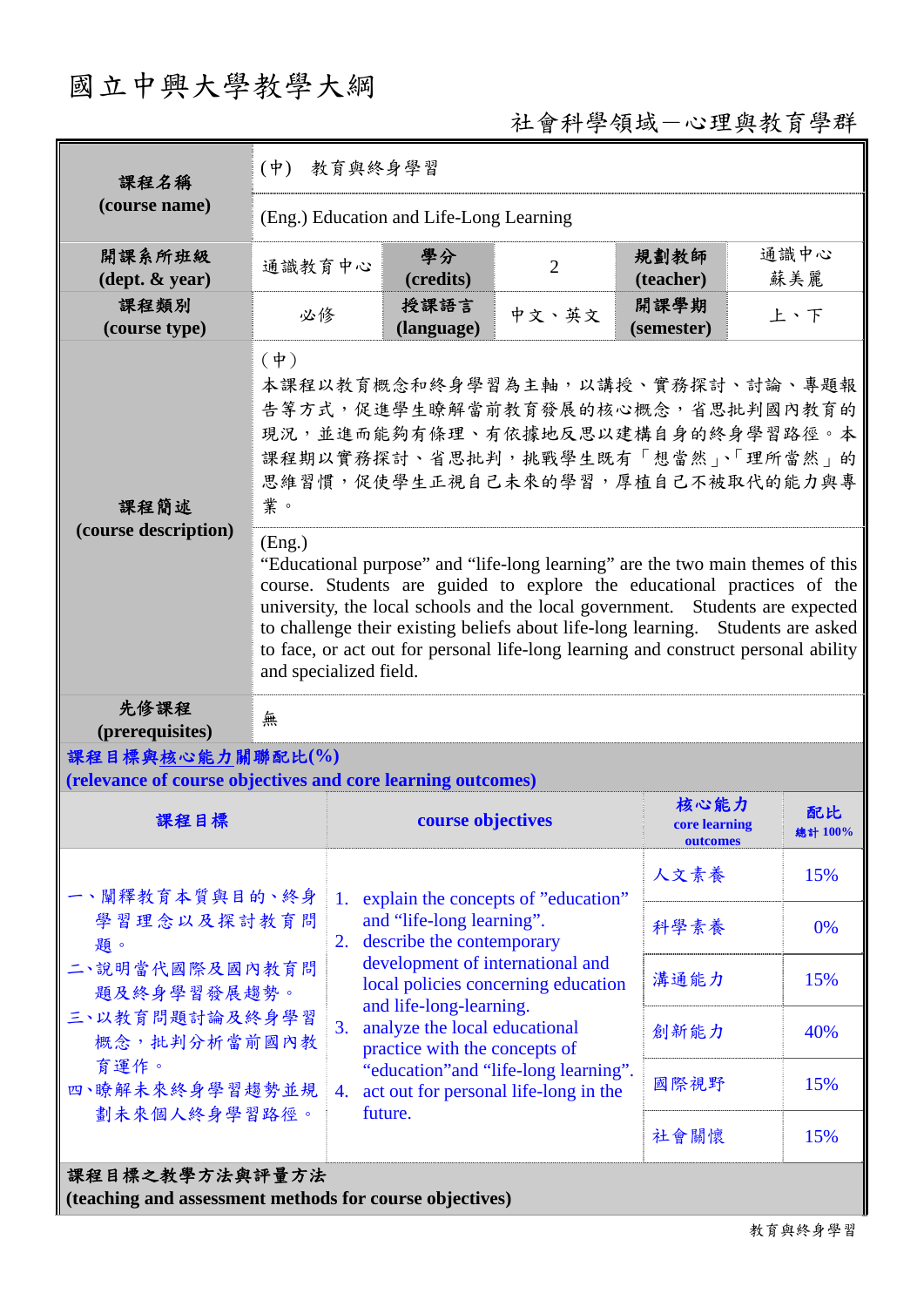| 教學方法 (teaching methods) |                |       |                                                                              | 學習評量方式 (evaluation)                |  |  |  |  |  |
|-------------------------|----------------|-------|------------------------------------------------------------------------------|------------------------------------|--|--|--|--|--|
| 講授<br>討論/報告             |                |       |                                                                              | 課堂參與30%<br>期中考試30%<br>期末分組上台報告 40% |  |  |  |  |  |
|                         |                |       | 授課內容(單元名稱與內容、習作 / 考試進度、備註)<br>(course content and homework / tests schedule) |                                    |  |  |  |  |  |
|                         | 週數             | 日期    | 教學內容                                                                         |                                    |  |  |  |  |  |
|                         | 1              | 9/16  | 課程導論                                                                         |                                    |  |  |  |  |  |
|                         | $\overline{2}$ | 9/23  | 教育的基本認識、泡沫學位、文憑陷阱                                                            |                                    |  |  |  |  |  |
|                         | 3              | 9/30  | 教育的目的與功能、轉變                                                                  |                                    |  |  |  |  |  |
|                         | $\overline{4}$ | 10/7  | 教育的理論基礎與演進                                                                   |                                    |  |  |  |  |  |
|                         | 5              | 10/14 | 中國教育的演進、當前教育問題探討                                                             |                                    |  |  |  |  |  |
|                         | 6              | 10/21 | 教育的問題與研究、社會變遷與教育問題                                                           |                                    |  |  |  |  |  |
|                         | $\overline{7}$ | 10/28 | 知識社會與終身學習                                                                    |                                    |  |  |  |  |  |
|                         | 8              | 11/4  | 我國終身教育現況與發展                                                                  |                                    |  |  |  |  |  |
|                         | 9              | 11/11 | 期中考                                                                          |                                    |  |  |  |  |  |
|                         | 10             | 11/18 | 跨界與札根-新世紀的人才需求                                                               |                                    |  |  |  |  |  |
|                         | 11             | 11/25 | 終身學習與生涯規劃                                                                    |                                    |  |  |  |  |  |
|                         | 12             | 12/2  | 建立學習社會提昇生活品質                                                                 |                                    |  |  |  |  |  |
|                         | 13             | 12/9  | 知識經濟的迷思談學習型學校                                                                |                                    |  |  |  |  |  |
|                         | 14             | 12/16 | 終身學習-研究所                                                                     |                                    |  |  |  |  |  |
|                         | 15             | 12/23 | 終身學習-國家考試                                                                    |                                    |  |  |  |  |  |
|                         | 16             | 12/30 | 終身學習-就業趨勢                                                                    |                                    |  |  |  |  |  |
|                         | 17             | 1/6   | 終身學習-海外留學、遊學                                                                 |                                    |  |  |  |  |  |
|                         | 18             | 1/13  | 期末報告繳交、心得分享                                                                  |                                    |  |  |  |  |  |

## 教科書**&**參考書目(書名、作者、書局、代理商、說明) **(textbook & other references)**

伍振鷟、高強華(2008)。新教育概論。台北:五南。 王惠芝、林震岩、陳玉台、楊嘉麗 (2005)。二十一世紀的終身學習。台北:心理。 吳明烈(2004)。終身學習:理念與實踐。台北:五南。 周啟東 (2002)。態度決勝負。商業周刊,**782**。台北:商周。 Álex, R. (2005)。這一生都是你的機會(范湲譯)。台北:圓神。 Keith, H.(2003)。態度萬歲(劉士華、李淑華譯)。台北:商周。 John, M. (2005)。換個思考,換種人生(顏湘如譯)。台北:天下文化。